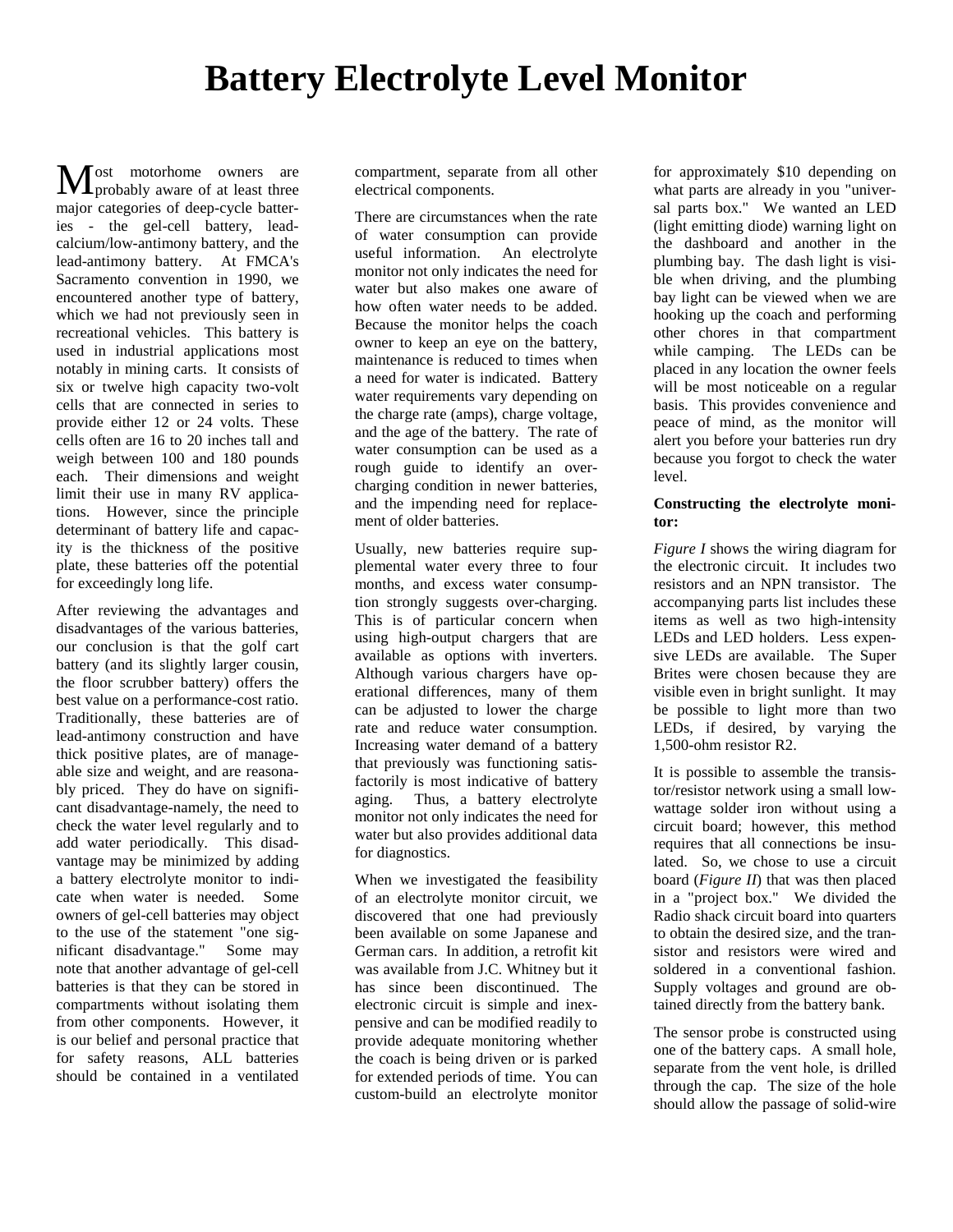solder (the type used for plumbing applications, as opposed to that used for electronic applications, which has a resin core. Since the diameter of the solder was .093 inches, we used a 3/32 inch drill bit.

This size hole will also accommodate the wooden shaft of a cotton-tipped applicator, which is used to determine the finished length of the probe that extends from the battery cap. Insert the wooden shaft through the hole in the cap. Seat the cap loosely in the correct position on the battery. Gently push the applicator until it touches the top of the plates. Do not use force, and do not allow the applicator to slide between the plates. Mark the applicator at the top of the cap. Pull it out  $\frac{1}{2}$  inch and mark again. The bottom, end of the applicator should now be ½ inch above the battery plates. Remove the applicator and the cap from the battery. While holding the applicator in place at the second mark, measure and record the distance the applicator extends from the bottom of the cap. Ultimately, the wire solder probe will be cut to this length. The probe rests 1/2 inch above the plates, so that the LED alerts you to add water before any plates become dry.

Insert a 4-inch piece of the solid wire solder through the cap, leaving approximately 1/2 inch of the solder extending above the cap. This solder is then puddled, using a solder iron to gently heat the upper portion of the solder. When finished, it will look similar to the head of a nail.

Solder a male quick disconnect terminal to the top of the puddle, making sure the male disconnect is pretinned with solder and that *gentle heat* is used to solder to the puddle. If you are not comfortable soldering the male disconnect directly to the puddle, solder a short, tinned piece of insulated wire to the puddle and then solder the male disconnect to the wire.

Cut the solder extending through the bottom of the cap according to the measurement recorded earlier. Cut a piece of shrink tube that will over all



but the last 1/8inch of the probe. Slip the tube over the solder wire and apply gentle heat to the shrink tubing. The probe is now held in place by the puddled solder above and the shrink tubing below.

This special cap is now placed in any cell that shows at least six volts. On a 12 volt battery, it should not be placed in the cell that contains the negative post or in is adjacent cell because six volts do not appear until the third cell. We use only one probe, because batteries of approximately the same age and condition will require approximately the same amount of water replacement. We have had this circuit in 9operation for more than two years and have never felt the need to change the location of the single probe, and it